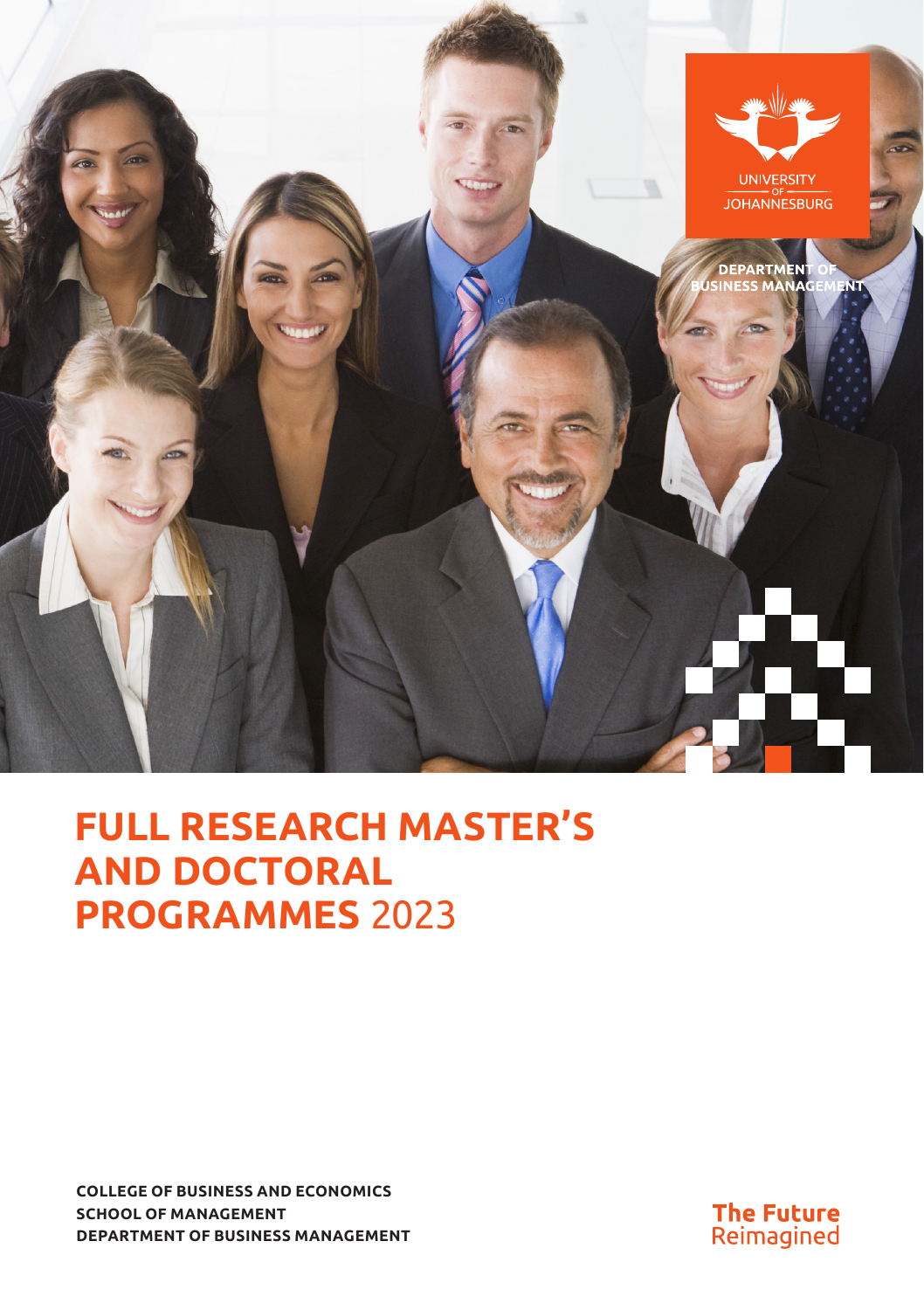# **FULL RESEARCH MASTER'S AND DOCTORAL PROGRAMMES**



| 1)  | Introduction                                                                                | 3  |
|-----|---------------------------------------------------------------------------------------------|----|
| 2)  | Tuition approach                                                                            | 3  |
| 3)  | Terminology used                                                                            | 3  |
| 4)  | Master's and Doctoral degree programmes offered by the<br>Department of Business Management |    |
|     | 4.1) Master's programmes                                                                    | 3  |
|     | 4.2) Doctoral Programmes                                                                    | 4  |
|     | 4.3) Duration of study                                                                      | 5  |
|     | 4.4) Tuition medium                                                                         | 6  |
|     | 4.5) Secrecy and confidentiality                                                            | 6  |
| 5)  | Admission requirements                                                                      | 6  |
| 6)  | The selection process                                                                       | 7  |
| 7)  | The process of master's and doctoral study                                                  | 8  |
| 8)  | Fees                                                                                        | 9  |
| 9)  | Contact information                                                                         | 9  |
| 10) | Useful information and FAQ                                                                  | 10 |
|     | Annexure 1: Department of Business Management:<br>Research Focus Areas.                     |    |
|     | Annexure 2: Draft proposal layout                                                           | 14 |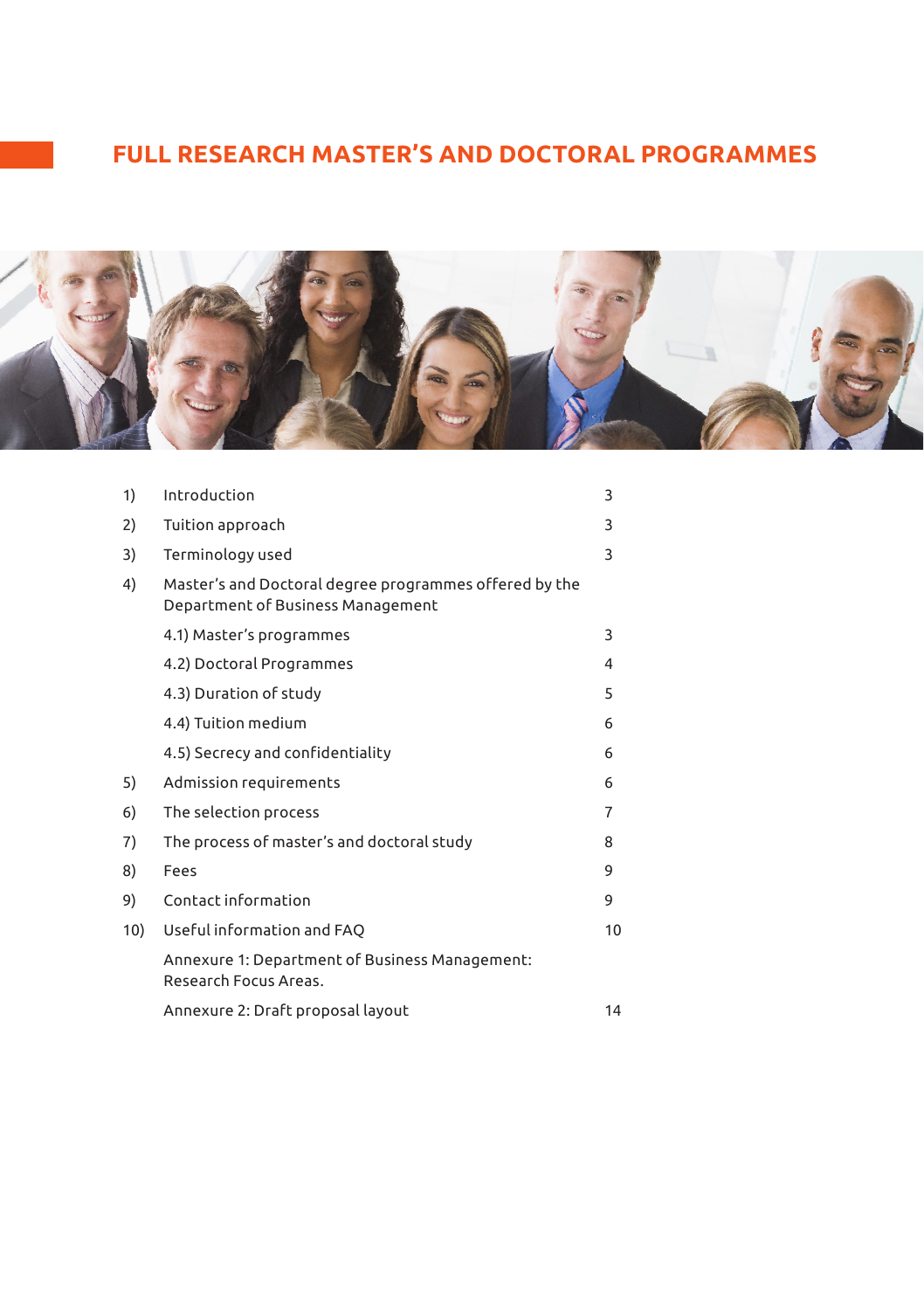# **1) INTRODUCTION**

Thank you for your inquiry regarding further studies in the Department of Business Management. This information brochure addresses all the aspects that we consider to be of importance in answering any questions you may have. Please study it carefully. Should you have any further queries, please contact us so that we can be of further assistance to you.

# **2) TUITION APPROACH**

The full research master's and doctoral programmes in the Department of Business Management follow a mentoring approach. This is where a candidate is guided through the process of study by a mentor (in the form of a supervisor or promoter). The role of the mentor is to impart knowledge and expertise, to guide and to assist the candidate in completing their studies.

# **3) TERMINOLOGY USED**

Both master's and doctoral studies employ their own, unique, terminology:

| <b>Doctorates</b> | Master's degrees |
|-------------------|------------------|
| Thesis            | Dissertation     |
| Promoter          | Supervisor       |
| Co-promoter       | Co-supervisor    |

# **4) MASTER'S AND DOCTORAL DEGREE PROGRAMMES OFFERED BY THE DEPARTMENT OF BUSINESS MANAGEMENT**

### **4.1) Master's programme**

The Department of Business Management offers research guidance for the following Master's degree:

### **MCom (Strategic Management) (M1CSMQ):**

To qualify for this program, you need to be in possession of a BCom (Hons) in Strategic Management (or suitable equivalent). In addition to this, the proposed study must focus on a Strategic Management issue.

**Besides the broad research focus areas of the Department of Business Management indicated in Annexure 1, please be sure to refer to the Departmental website for the individual specialisations of our academics within the Department.** Applications that fall outside of this scope cannot be catered for in the Department of Business Management. The Department also reserves the right to decline applications on the basis of insufficient research supervision capacity.

The final deliverable of this programme is a dissertation. The dissertation should be quite comprehensive (200 + pages). In addition to this, research outputs in the form of publishable conference papers and/or academic articles are a requirement.

From time to time, the Department may impose additional (preliminary) study requirements. This can take various guises, from completing specified modules to submitting independently completed pieces of work.

Always bear in mind that the aim of a master's study is twofold:

- firstly, to ascertain if the candidate can perform scientifically sound research independently, and
- secondly to ascertain whether the candidate can report on the research in an academically correct fashion.

A student qualifies for the Master's degree if:

- a final mark of 50% (minimum) is attained for the dissertation, and
- research outputs in the form of conference papers and/or academic articles have been delivered.

The degree is awarded cum laude if a final mark of 75% (minimum) is attained for the dissertation.

### **4.2) Doctoral programme**

The Department of Business Management offers research guidance for the following degree:

**PhD (Business Management) (PHD710):**  To qualify for this program, you need to be in possession of an MCom in Business or Strategic Management (or equivalent) or MBA.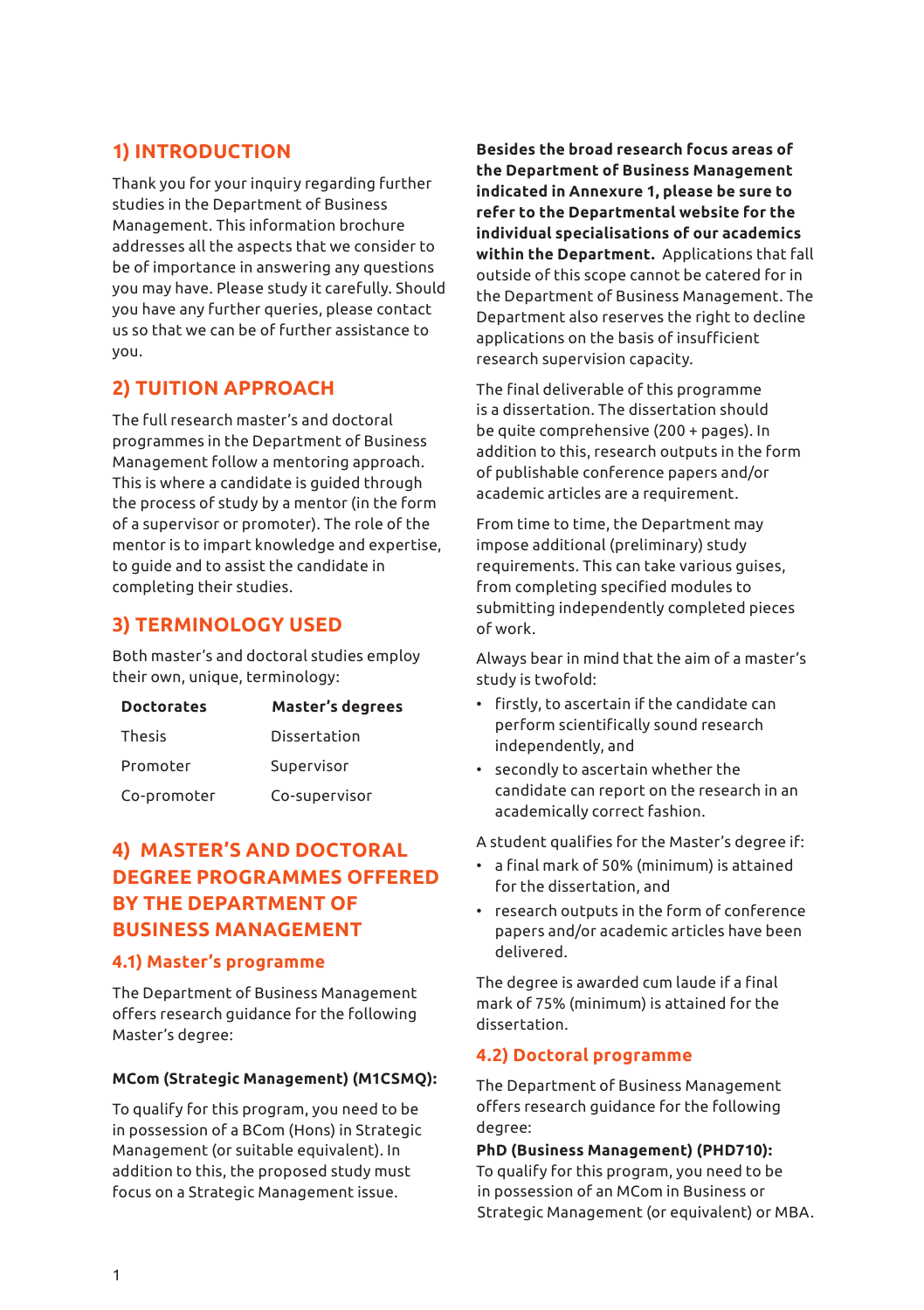**Besides the broad research focus areas of the Department of Business Management indicated in Annexure 1, please be sure to refer to the Departmental website for the individual specialisations of our academics within the Department.** Applications that fall outside of this scope cannot be catered for in the Department of Business Management. The Department also reserves the right to decline applications on the basis of insufficient research supervision capacity.

The final deliverable of this programme is a thesis. The thesis should be comprehensive (300 + pages). In addition to this, research outputs in the form of publishable conference papers and/or academic articles are a requirement.

From time to time, the Department may impose additional (preliminary) study requirements. This can take various guises, from completing specified modules to submitting independently completed pieces of work.

Always bear in mind that the aim of a doctoral study is threefold:

- firstly, to reiterate that the candidate is proficient at conducting scientifically sound research independently,
- secondly and most importantly the study must make an original and significant contribution to the current body of knowledge pertaining to the study, and
- thirdly, to ascertain whether the candidate can report on the research in an academically correct fashion.

A student qualifies for the Doctoral degree if:

- the thesis is passed by external examiners (no marks are awarded for a thesis), and
- research outputs in the form of conference papers and/or academic articles have been delivered.

**Please note:** Full regulations are published in the official **University of Johannesburg Academic Regulations book.** This information brochure does not replace the Academic Regulations; it merely aims at setting out the most important procedures

applicable to students in this Department. Therefore, **Academic Regulation 17 and 18** is aimed at all students who intend to register or re-register for research-based degrees in the Department of Business Management.

### **4.3) Duration of study**

The minimum and maximum duration for master's and doctoral studies are as follows: **Master's programmes:**

Minimum two (2) and maximum six (6) semesters.

#### **Doctoral programmes:**

Minimum four (4) and maximum eight (8) semesters.

In exceptional circumstances, the period of study could be lengthened. Such cases will only be considered if the student has exhibited progress with the intended study. In such instances, the student must submit a detailed motivation for such a request to the supervisor/promoter, who will then submit the motivation together with their recommendation, via the Head: Full Research Master's and Doctoral Programmes in the Department, to the Faculty Higher Degrees Committee (FHDC).

In instances where the student's circumstances change (temporarily) and he/ she is not able to devote time to his/her studies, the FHDC may grant a postponement of study. The student must submit a detailed postponement request to the supervisor/ promoter, who will then submit the request, together with their recommendation to the Head: Full Research Master's and Doctoral Programmes in the Department. The Head: Full Research Master's and Doctoral Programmes will forward the application for a postponement to the FHDC. Postponement may be granted for up to one year.

Students to whom postponement is granted do not need to register as students and no University fees are payable. The postponement period does not form part of the total residential requirements.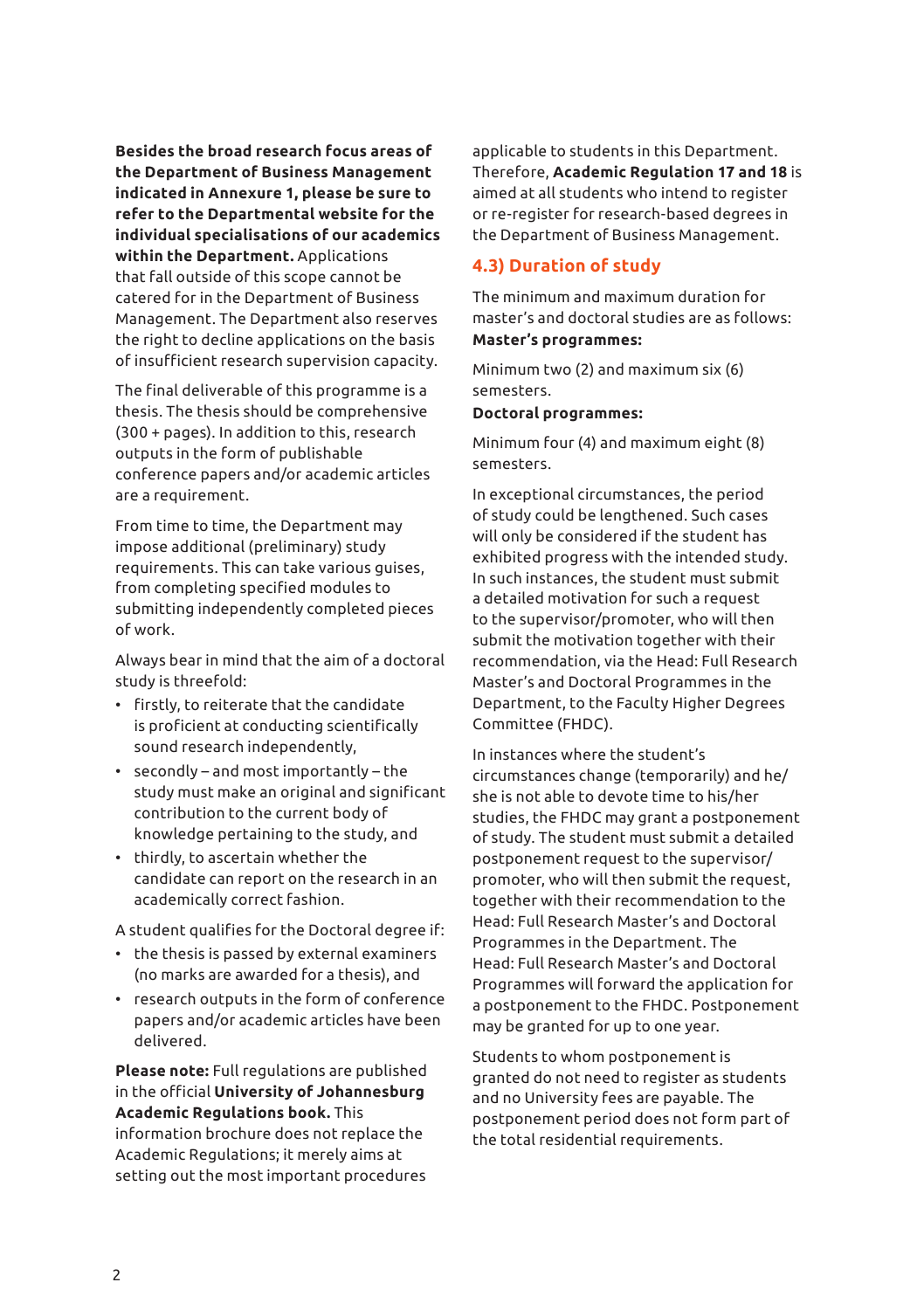# **4.4) Medium of tuition**

The dissertation/thesis is to be written in English.

# **4.5) Secrecy and confidentiality**

This refers to requests from students that a dissertation/thesis is not placed on the bookshelves in the library, nor made freely available (see AR 18.8.10). Generally, it is difficult to obtain permission to have a dissertation/thesis classified as "confidential".

Students are advised to adapt the proposed research subject or the handling of confidential facts, so that the research report may be made freely available in the library.

# **5) ADMISSION REQUIREMENTS**

The normal academic admission requirements and university regulations of the University of Johannesburg are applicable to all students enrolling for the Master's and Doctoral programmes.

### **Master's programme:**

For the Master's programme, the following admission requirements are applicable:

- a BCom (Hons) degree specialising in Business Management (or suitable equivalent), and
- an average mark of 65% or above for the relevant BCom (Hons) degree.

#### **PhD programme:**

For the Doctoral programme, the following admission requirements are applicable:

- an MCom degree specialising in Business or Strategic Management (or equivalent) or MBA, and
- an average mark of 65% or above for the relevant Master's degree.

**Note:** It does not necessarily mean that a student who meets the recommendation of 65% will be accepted for further study. Also, there may well be circumstances in which students who have not attained 65% may be admitted.

Students with degrees from other universities, as well as students from foreign universities are also considered for admission to the Master's and Doctoral programmes.

Students that obtained prior qualifications at foreign universities need to have these qualifications evaluated by SAQA, the South African Qualifications Authority. Please go to www.saqa.org.za for more details. Please note that no applications who have obtained degrees from foreign universities will be considered without a SAQA evaluation certificate.

**Note:** South African universities use a percentage scoring system. If you have obtained a qualification outside South Africa that does not reflect marks in percentages, an explanation of the scoring system employed is needed. We must be able to assess the percentage equivalent of the scoring system used. Applications that do not include a percentage equivalent will not be considered

# **6) THE SELECTION PROCESS**

Applications close on 31 October 2022. All applications are subjected to an initial screening process. For this initial screening, the following is required:

- A completed UJ application form.
- Certified copy of matric certificate.
- Certified copies of all prior qualifications.
- A full academic record of all previous qualifications (with marks in percentages).
- A certificate of conduct from the university where previous qualifications were obtained.
- A Comprehensive CV (with one colour passport photo).
- A research proposal on your envisaged study (Minimum 8 page and maximum 12 pages, excluding cover page, content page and bibliography).

In the case of Doctoral applications, applicants could be asked to provide copies of their Master's dissertations along with the application.

Applicants who pass this initial screening will be conditionally accepted to the Master's/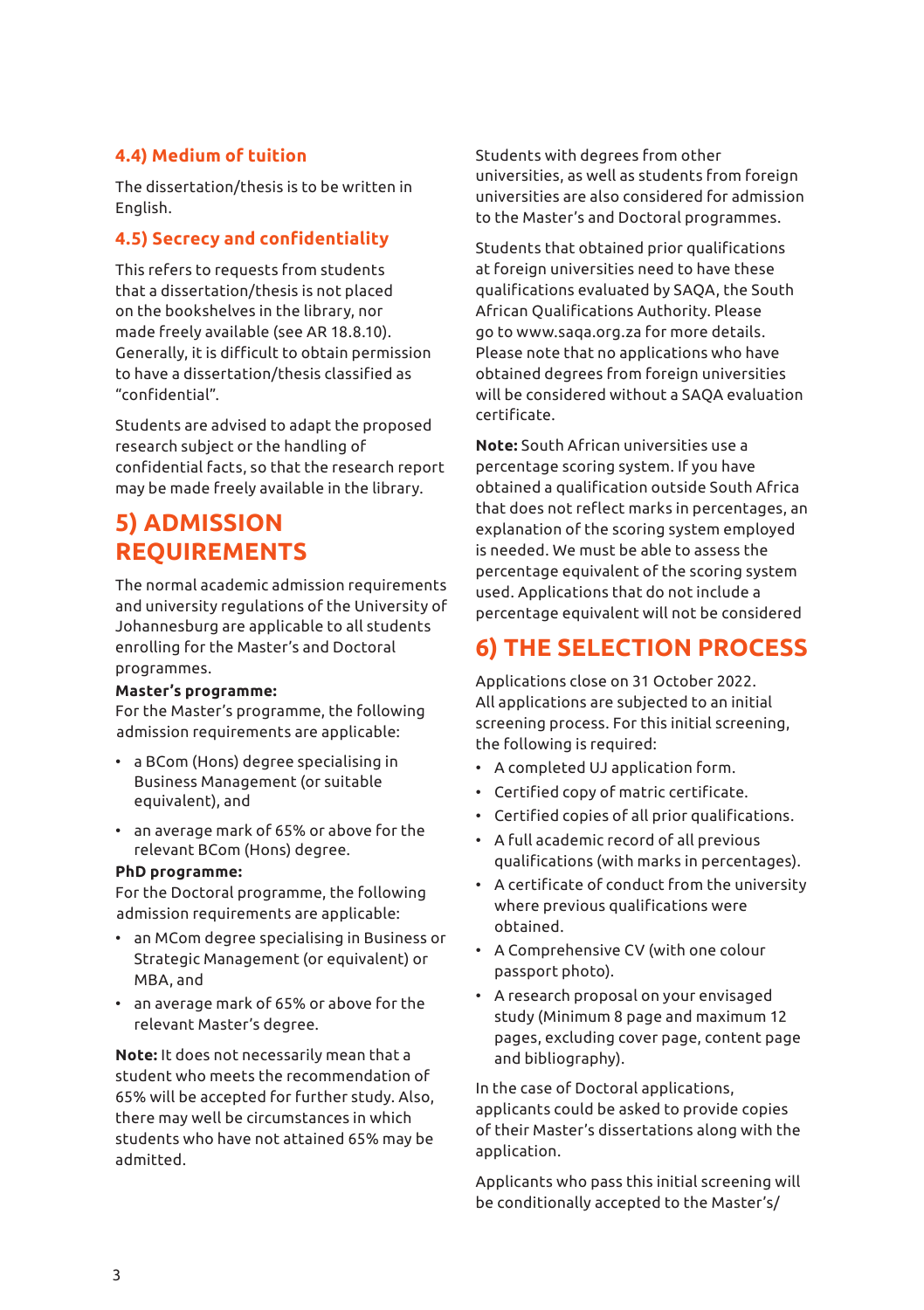Doctoral programme. Candidates now need to expand and rework the initial, concise proposal into a full, scientifically sound and academically correct research proposal. Conditional acceptance will allow you to a Provisional Registration at UJ. This registration status is subject to the completion of your final proposal as detailed below.

Upon conditional acceptance, all prospective master's and doctoral candidates must attend an induction programme. This induction programme will cover all aspects of master's and doctoral study in the Department of Business Management.

After the induction programme, proposal mentors will be allocated to prospective students. The role of these proposal mentors is to guide the candidate in developing a full research proposal on an iterative basis. Students now have a set amount of time (6 months for master's students; 9 months for doctoral candidates) to develop the proposal and get it accepted. "Acceptance" implies that the proposal is presented and defended before the Departmental Higher Degrees Committee (DHDC) of Business Management.

Only if the DHDC is satisfied with the proposal will it be accepted. No proposal will be presented to the DHDC without the consent of the proposal mentor.

A candidate is granted two (2) opportunities to present the proposal to the DHDC. If the DHDC does not accept the proposal after two attempts, the candidate will not be allowed to continue, and the candidate will be deregistered. If a candidate fails to get the proposal accepted within the specified time, the candidate will not be allowed to continue and will be de-registered.

Once the proposal is accepted, the candidate will now gain full acceptance to the relevant Master's/Doctoral programme. The candidates' registration status will now change to full acceptance and a supervisor/promoter will be allocated to the candidate.

Dates for registration and re-registration are set annually and are published in the official University of Johannesburg calendar. A student who has not registered is not entitled to library facilities or study guidance.

# **7) THE PROCESS OF MASTER'S AND DOCTORAL STUDY**

After the supervisor/promoter has been assigned to a student, the student is compelled to meet the supervisor/promoter to discuss how the study is to be embarked upon. It must always be remembered that the student is the researcher and is ultimately responsible for undertaking the research. The supervisor/ promoter gives advice and guidance but does not do any of the research.

The student is obliged to draw up a study project plan for approval by the supervisor/ promoter. Bear in mind that the supervisor/ promoter also has other work to do and that some duties take priority over research supervision. Therefore, discuss your timetable with your lecturer and do not take study leave without at least ensuring that your supervisor will be available to assist you to the extent which you require. Please note that the following times are normally very busy times for a lecturer, during which he/she will have little time for study guidance: June, July, October, November, December and January.

The supervisor normally comments on the submitted chapter(s) of the manuscript within a reasonable time. The student then makes the (agreed) corrections and accepts the guidance of the supervisor.

As explained in Section 2, master's and doctoral study follows a mentoring approach. This implies that a relationship should be established between student and supervisor/ promoter early on in the process. In this regard, it might be a good idea for both student and supervisor/promoter to air their expectations of the other party and the process as a whole. To put the study project plan into action, the student is to submit agreed-upon sections of work to the supervisor/promoter, who will then provide comment on the work submitted. This commentary is in the form of recommendations and suggested courses of action that the student should act upon to improve the piece of work submitted. This process is repeated iteratively until the dissertation/thesis is of such a calibre that it can be submitted with the consent of the supervisor/promoter.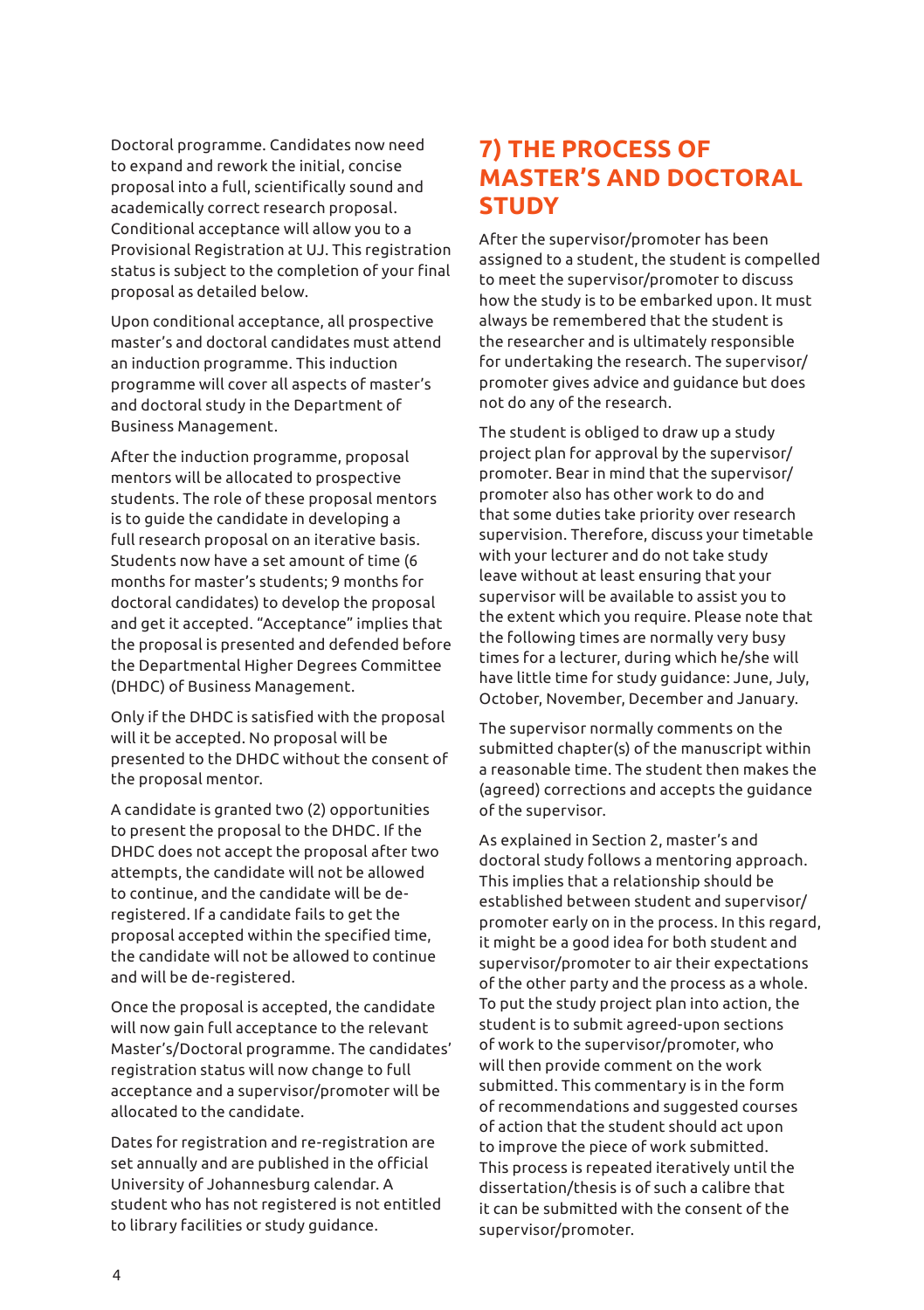More information on this point, as well as accompanying administrative issues shall be discussed at the induction programme.

# **8) FEES**

The cost of tuition (including recognition of status, late submission, application fees and registration fees) are determined annually by the University. For 2022, the tuition fee for the MCom (Strategic Management) and the PhD (Business Management) was R13 550 per semester. Students must register annually for the duration of their studies. Fees are payable in accordance with this registration.

Quotations for tuition fees are available, on request, from the College of Business and Economics on 011 550 2725. Please state the qualification code when requesting a quotation. See section 4.1 and 4.2 for applicable qualification codes.

Apart from the formal tuition fees payable, there are also other costs involved. This includes the following:

- Costs associated with conducting the actual research (travel and accommodation, questionnaire and the analysis thereof, tracing of sources and photocopies).
- Word processing.
- Language editing.
- Printing and binding.

It is not possible to calculate these costs in advance.

# **9) CONTACT INFORMATION**

If you require further information, please contact:

### **Prof David Pooe**

(Head: Full Research Master's and Doctoral programmes) Department of Business Management

Office location: ADD 312 Ukhamba Building, Soweto Campus

Tel: 011 559 5057 Email: dpooe@uj.ac.za

# **10) USEFUL INFORMATION AND FAQ**

Many people wish to embark on master's or doctoral study without knowing what is in store for them. Remember that this is very rigorous study and requires self-discipline and the utmost commitment. You need to be in the right "headspace" and you must always remember that you are doing this for yourself; not for anyone or anything else.

The initial draft proposal aims to establish if you have the necessary under-build and understanding to continue with master's or doctoral study. As such, you need to devise a "research topic" yourself and interrogate this topic into a draft proposal. The responsibility for the choice of the research topic rests with the student. Although lecturers can advise the prospective student on possible topics, lecturers cannot be expected to devise the field of study for a prospective student.

As stated, the overall objective of the draft proposal is to assist with the selection of prospective students. The following aspects are of particular importance:

- The student's interests, background and experience in the proposed subject.
- The ability of the student to undertake scientific research and to record it in an academically acceptable way.
- The feasibility of the proposed research.
- The research-worthiness of the problem, including the availability of literature.
- A clearly defined problem statement of the research subject.
- Clearly defined objectives of the research.
- The proposed research methodology and applicability thereof to the chosen problem.
- The measure in which the research can be verified empirically, or in which information may be gained empirically.
- The area to which the research is limited and the measure to which this can influence the reliability of the research.
- The proposed composition of the study in order to achieve the proposed objectives.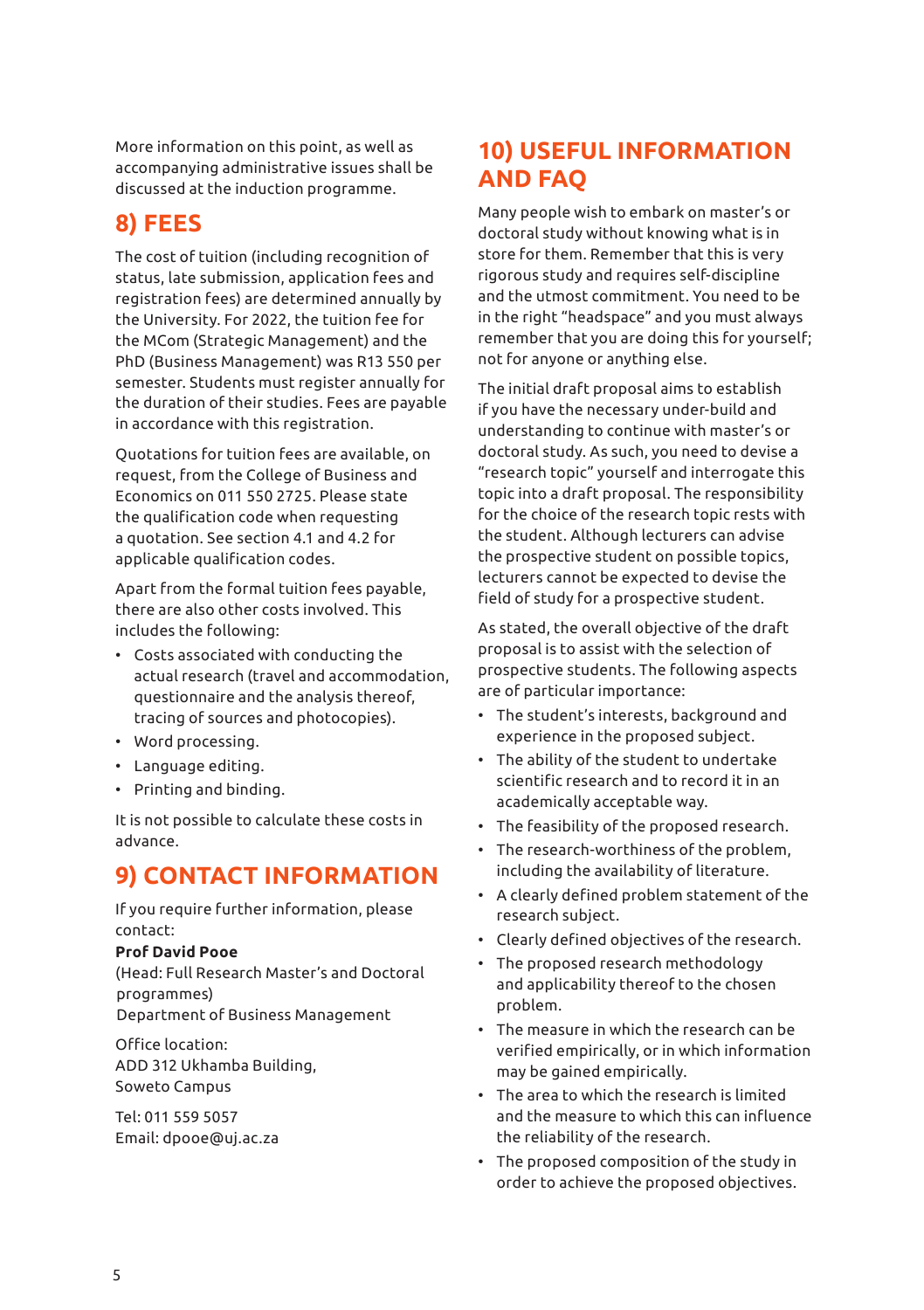- Proposed structure of the study and the ability to achieve the proposed objectives.
- Language command and writing abilities of the student.

In Annexure 2 an outline is provided of a draft proposal.

The draft proposal is submitted in a typed format and should be a maximum of 12 pages (excluding cover page, content page and bibliography), single-spaced in Arial font size 12. Furthermore, references and listing of sources must be done according to the Harvard method.

# **SOME FAQ…**

### **Q: "I live in Kenya, but I want to pursue a PhD on a part-time basis with UJ, is this possible?"**

A: No, it is not. The University of Johannesburg is not a correspondence based university, it is a residential university. As such, you are required to meet frequently and in person with your supervisor/promoter. In addition to this, some workshops and sessions are compulsory and where you have to be physically present.

#### **Q: "I have an MBA, can I pursue a doctorate in Business Management?"**

A: Yes. An MBA is a recognised masters' qualification. However, prospective candidates with an MBA degree can only apply for the PhD (Business Management).

### **Q: "I am a Zimbabwean living and working in South Africa. I did my master's degree in Zimbabwe, can I apply for a doctorate?"**

A: Yes, but there are conditions. Your Zimbabwean qualification(s) will have to be evaluated by SAQA (South African Qualifications Authority) and this evaluation must be attached to your application. Needless to say, this applies to ALL foreign qualifications. Furthermore, your academic record must reflect marks in percentages, as this is the practice in South Africa.

All foreign applicants must be in contact with UJ's International Office. Issues such as study

permits, visas and the like are not the domain of the Department of Business Management.

### **Q: "I have a BTech degree, do I qualify for the MCom program?"**

A: No. To qualify for the MCom, you need a relevant BCom (Hons). A BTech is not the same as a BCom (Hons) degree. A BTech is a first degree, whereas a BCom (Hons) is a postgraduate qualification. In the Department of Business Management, you can gain entry to our BCom (Hons) program in Strategic Management with a relevant BTech degree.

### **Q: "I want to pursue a master's degree, but I don't have a proposal ready. Can I apply now and submit the proposal at a later stage?"**

A: No. The proposal is a pivotal part of your application. We need to assess if you exhibit competence in research principles and whether there is merit in the study you wish to pursue. The only way to do that is by means of a proposal.

### **Q; "I am busy with my PhD application, but I want access to your library. Can you write me a letter to help me to gain access to the UJ library?"**

A: No, this is not done, there are enough community libraries and electronic resources available.

### **Q: "I have a masters' degree in Accounting, but I want to pursue a PhD in Business Management, is this possible?"**

A: No, it is not. The University, as well as the DoHET do not encourage vertical movement between disciplines. You would first have to move horizontally between disciplines. In other words, you would first have to do something like an MBA before you can progress to the PhD.

## **Q: "I have been conditionally accepted, but now I want to change my topic to something completely different. Can I do this?"**

A: No. If you do this, you are basically terminating the study we evaluated you on in the first place and now embarking on something that has not been evaluated. If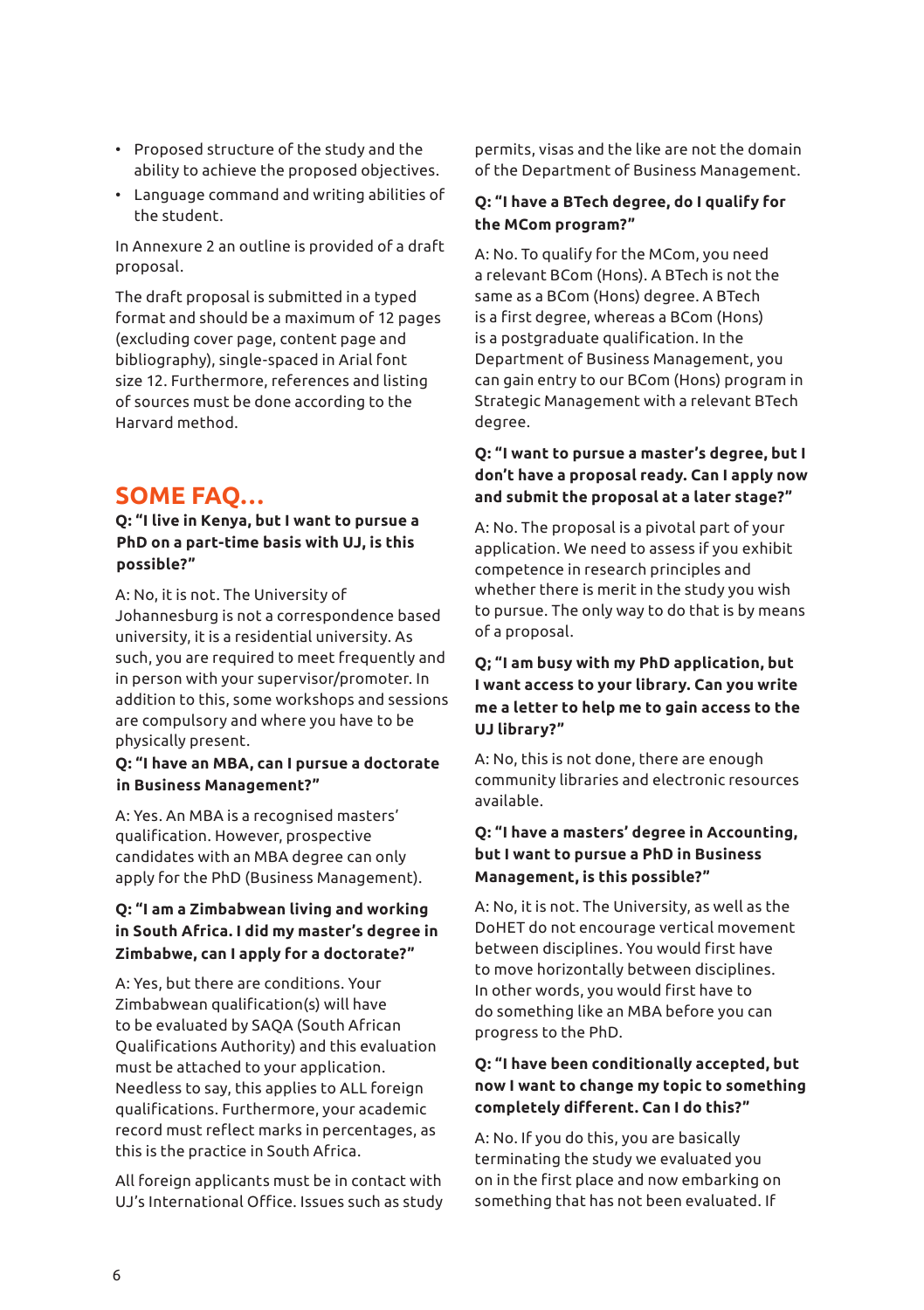you want to do this, you would have to reapply with your new topic and associated proposal. Having said that, one is free to make adjustments to the topic as you go along. The proposal is fluid and not cast in stone. The basic premise is that you must not change it to the extent that it is something completely different.

### **Q: "English is my third language and I want my proposal language edited before I submit it. Can the Department of Business Management help me?"**

A: That depends. If you require the names and contact details of professional language editors, we can assist. If you want us to do the language editing, then no, we do not do that.

## **Q: "I want to pursue a masters' degree, but I do not adhere to all your requirements. Do you offer a bridging course?"**

A: No, we do not offer a bridging course at this point.

### **Q: "I have been working on my proposal, but I want to know if I am on the right track. Can you check my proposal and offer me advice on how to better it?"**

A: No, we do not do this. As mentioned, the proposal is a pivotal part of your application. We want to assess whether your study has potential as a doctoral study, thus, we want to assess your work. If we allow input from lecturers, the work you are submitting will not be entirely your own, but shaped by academics in the Department of Business Management. We also want to see if the necessary prior learning is in place as far as an understanding and comprehension of research methodology is concerned.

**Q: "My application for master's study next year was successful, but I have now been offered a better job and will not be able to commence my studies as planned. Can my acceptance be carried over for a year or two?"**

A: No, this will not be allowed. Remember, we have limited supervision capacity and we have to plan our supervision workloads within the department well in advance. In such a case, you will have to re-apply.

## **Q: "I submitted my application and my proposal was, in my opinion, a good one and my average for my master's was 70%, yet I was denied acceptance as it was stated that the program is full. How can this be?"**

A: One must remember that supervision capacity is the key to how many candidates we accept. Very often, we simply cannot accept candidates because we do not have the capacity to supervise them. Also, our applications have been increasing exponentially over the past few years. This leads to a situation where we sometimes have to deny access to meritorious candidates.

### **Q: "My PhD application was not successful. It was commented that my proposed study was not of a standard expected for doctoral degree Can I appeal this?"**

A: No. All applications get assessed by a panel and the outcome of their deliberations are final.

# **ANNEXURE 1**

# **Department of Business Management: Research Focus Areas**

The Department of Business Management endeavours to promote the creation and dissemination of knowledge in two main areas, namely Management and Entrepreneurship.

# **MANAGEMENT**

Within this main area, two focus areas exist: **Management theory:** 

• Management theory refers to management knowledge created in the organisational context to enhance management thinking on how organisations function, and their interrelationships with the environment in which they operate.

### **Applied management:**

• Applied management refers to generating knowledge to find solutions to real-world corporate management problems and scenarios. The current application of management in terms of the traditional functions of management.

Within the ambit of the main area of Management, the Department of Business